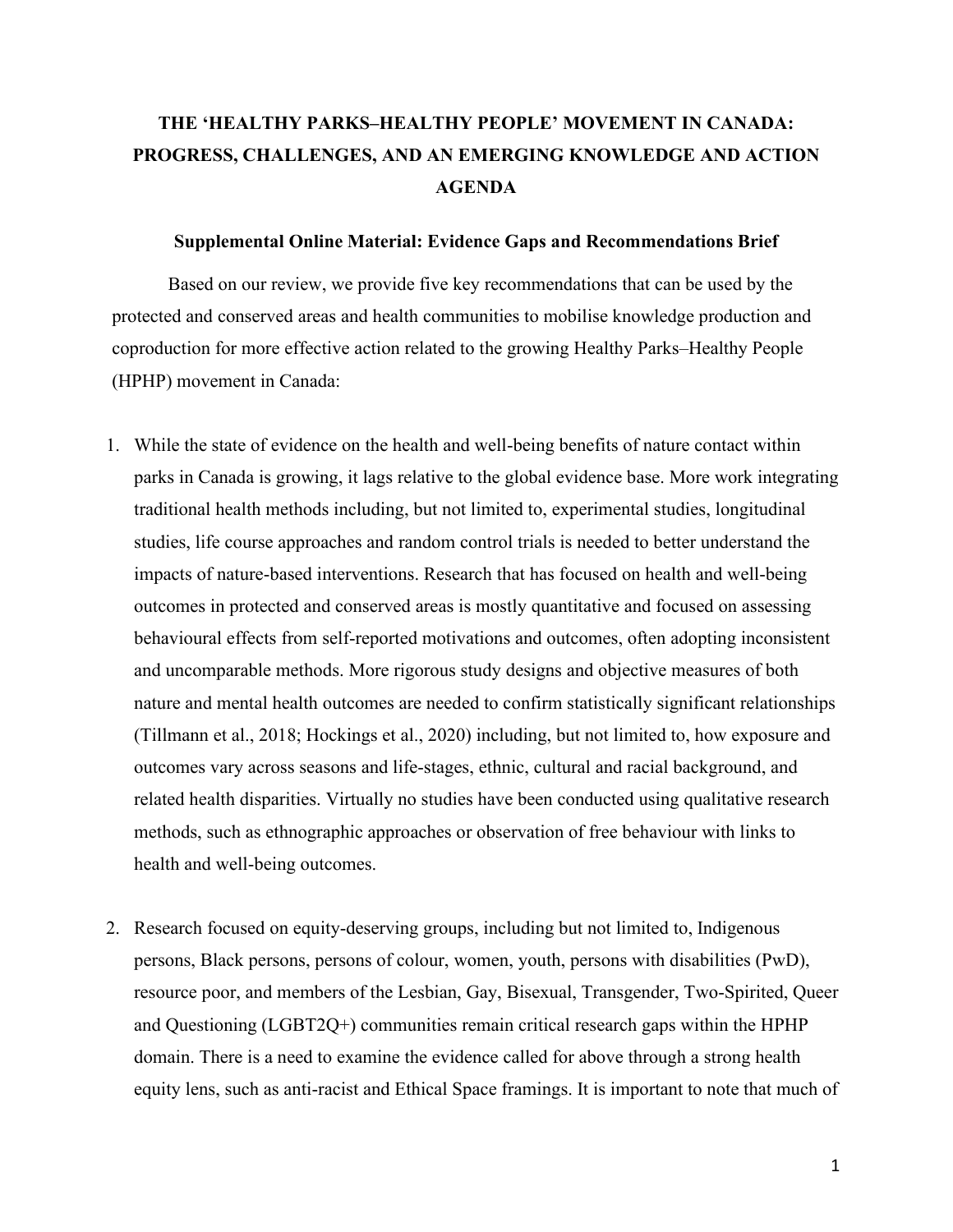the current evidence base has been developed through a positivist lens and that a more inclusive research approach may allow for new insights through critical, decolonising and Indigenous methodologies (Smith, 2021). Engagements with the concept of Ethical Space in other health system contexts has revealed how Indigenous access to, and experiences in, healthcare settings can be improved and warrants thoughtful attention in future studies (see Nelson & Wilson, 2018).

- 3. Only a few organisations have activated HPHP programming (most notably Ontario Parks and BC Parks). Overall, activation of HPHP programmes remains limited across Canada. This is more likely the result of capacity issues within organisations than a lack of desire to implement such programming. Protected and conserved area organisations remain poorly (financially and human) resourced overall and especially with respect to personnel trained in the social and health sciences and other related disciplines (e.g. tourism and recreation) (e.g. Office of the Auditor General of Ontario, 2020). Federal and provincial governments should increase funding that links biodiversity protection to the health promoting programming explored in this review. The development of cross-sector education programmes and training protocols to address human health and well-being and related topics for all levels of park staff is required (Lemieux et al., 2016, 2012).
- 4. Publicly reported data and outcomes related to visitation and specific HPHP programming is somewhere between limited and non-existent. Only a few agencies, such as Ontario Parks and Parks Canada, include questions related to health and well-being outcomes in visitor satisfaction surveys; however, such surveys are often not at a level of detail that allows for issues of equity and inclusion to be readily assessed. Furthermore, results are generally not reported on publicly. Little is known about how specific HPHP programming, as well as *PaRx* programmes in British Columbia, Ontario, Manitoba and Saskatchewan, increase visitor health outcomes (James et al., 2019). Relatedly, reporting by governing organisations (such as 'State of the Park' reports) has focused almost exclusively on ecological aspects of planning and management (e.g. ecological integrity) and omits socio-economic and health dimensions, including health and well-being outcomes derived from visitation. This includes, for example, data on race and ethnicity and newcomer groups such as immigrants and refugees, as well as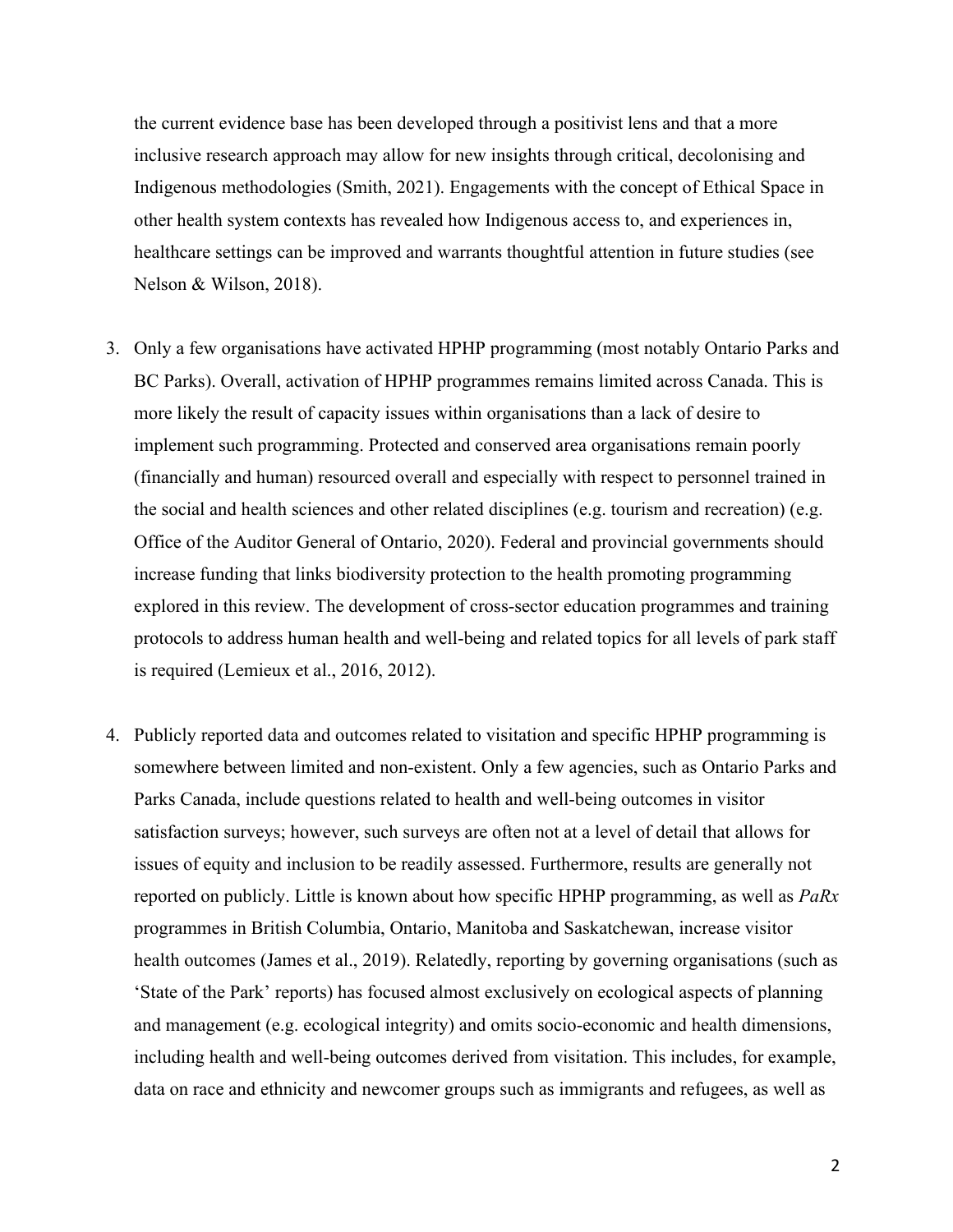economic impact evaluations of health outcomes derived from individual or systems of protected and conserved areas (e.g. savings to the healthcare system derived through visits). Alignment of indicators, joint metrics and reporting for health, biodiversity and programming is needed to enable effective work across organisations.

5. With some notable exceptions like *PaRx,* cross-sector integration remains limited in Canada. Strengthened inter-network collaboration of protected and conserved areas and health promotion sectors through capacity building and coproduction of knowledge development, implementation and evaluation is needed. There is also need for international and national guidance and best practices to support cross-sector integration of HPHP programming. At the international level, this guidance could be developed in collaboration with the IUCN World Commission on Protected Areas (WCPA) Health and Well-being Specialist Group and the UN World Health Organization (WHO). Joint collaborative working groups and governance arrangements at multiple scales are needed to put policy agendas into practice and foster implementation both within protected and conserved areas agencies and across other influencing sectors such as education and infrastructure. More centralised financial and structural support is required to encourage better integration across these sectors.

## **References:**

- Hockings, M., Dudley, N., Elliott, W., Ferreira, M.N., Mackinnon, K., Pasha, M.K.S., Phillips, A., Stolton, S., Woodley, S., Appleton, M, Chassot, O., Fitzsimons, J., Galliers, C., Kroner, R.G., Goodrich, J., Hopkins, J., Jackson, W., Jonas, H., Long, B., Mumba, M., Parrish, J., Paxton, M., Phua, C., Plowright, R., Rao, M., Redford, K., Robinson, J., Rodríguez, C.M., Sandwith, T., Spenceley, A., Stevens, C., Tabor, G., Troëng, S., Willmore, S. and Yang, A. (2020). Editorial essay: Covid-19 and protected and conserved areas. *PARKS* 26(1): 7–24.
- James, J.J., Christiana, R.W. and Battista, R.A. (2019). A historical and critical analysis of park prescriptions. *Journal of Leisure Research* 50(4): 311–329.
- Lemieux, C.J., Doherty, S.T., Eagles, P.F.J., Groulx, M.W., Hvenegaard, G.T. and Romagosa, F. (2016). Policy and management recommendations informed by the health benefits of visitor experiences in Alberta. *Journal of Park & Recreation Administration* 34(1): 4–52.
- Lemieux, C.J., Eagles, P.F.J., Slocombe, D.S., Doherty, S.T., Elliott, S.J. and Mock, S.E. (2012). Human health and well-being motivations and benefits associated with protected area